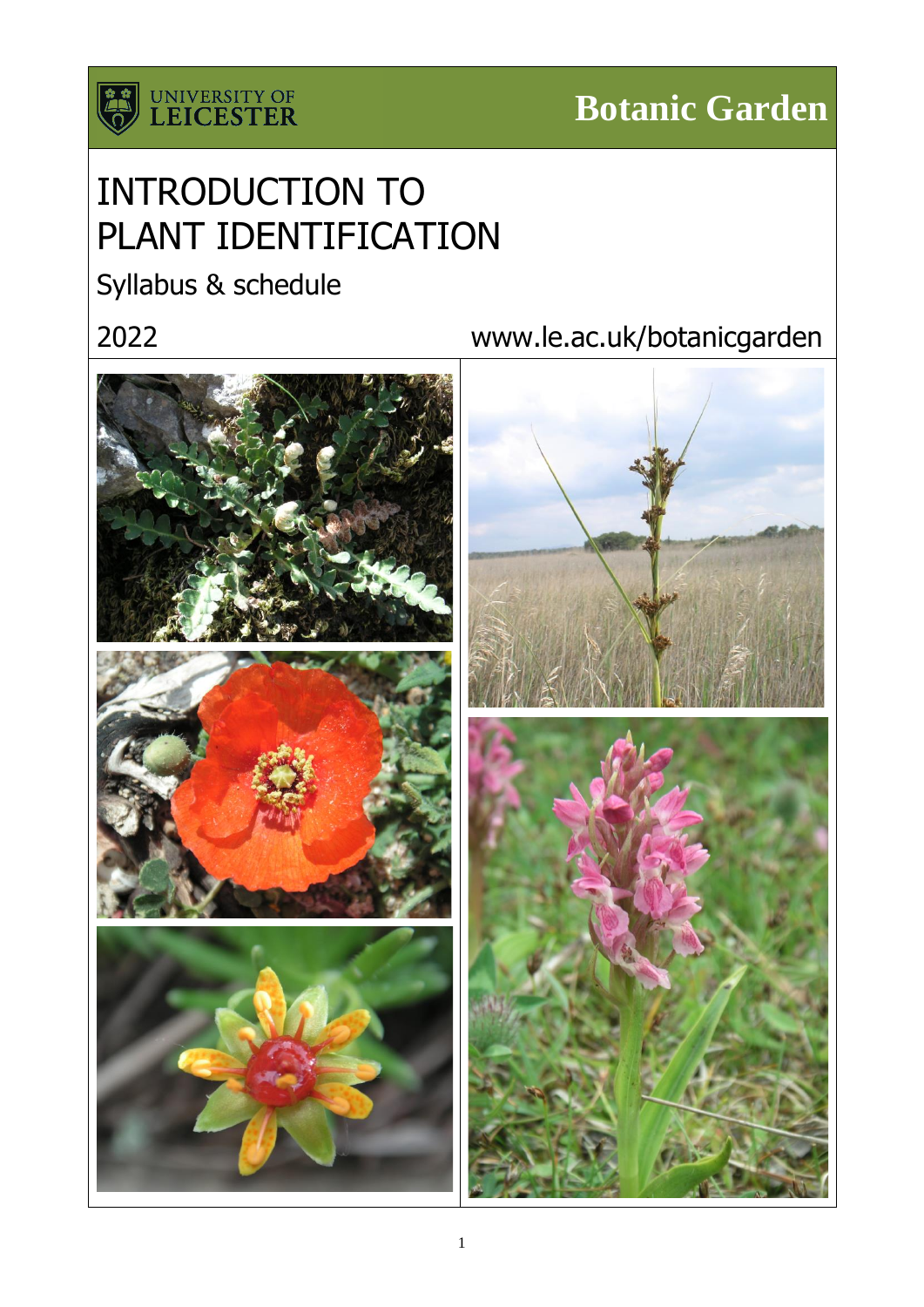# **INTRODUCTION TO PLANT IDENTIFICATION, 2022**

### **Summary**

This course is intended for people who would like to begin or develop their plant identification skills. Classes take place in both the laboratory and the field, and involve hands-on experience with living plants. Microscopes are provided for lab sessions, but emphasis is on field identification. Discussion is encouraged throughout in order to help consolidate understanding of key concepts and terminology. As well as whole-class teaching, you will also receive individual instruction and help. The course begins with an overview of plants and the evolutionary relationships of the major groups. After this, the focus is on common species which are used to teach how to use the different types of identification key and to illustrate the diagnostic features of selected families, chosen to account for more than 85% of our native flora. The topic material is set in an evolutionary and ecological context, in order to help you develop an understanding of species relationships and habitat preferences.

**Teaching staff.** Dr Richard Gornall (Director of the University of Leicester Botanic Garden), assisted by Russell Parry (Leicestershire & Rutland vascular plant joint recorder).

**Pre-requisites**. None: come as you are!

**Time and place**. End March to June 2022, usually fortnightly at the University of Leicester Botanic Garden (exact venue to be confirmed): a total of nine sessions.

**Cost**. £65 per class. Participants will gain the greatest skill and understanding in linking species with genera and families by attending the entire course. However, classes can be taken in any number and any combination. Discounts are available to anyone who books the whole course (£500) or to members of the Friends of the Garden or LRWT for individual classes (£60 per class).

**Booking**. Book online via our website [www.le.ac.uk/botanic-garden/adult-courses-and-workshops](http://www.le.ac.uk/botanic-garden/adult-courses-and-workshops) or [the University Shop.](https://shop.le.ac.uk/short-courses/courses-and-course-essentials/botanic-garden)

**Intended learning outcomes**. By the end of the module, students should be able to:

- be familiar with the 40 plant families which together account for c. 85% of the native species in our flora;
- identify important genera by sight and by the use of keys;
- identify at least 350 species by sight or key:
- prepare botanical specimens and make botanical records;
- know many of the plant species typical of a given habitat.

**Teaching and learning**. Classes are held in the lab and in the field.

**Student work load.** 9 x 5-hour classes. No compulsory homework but additional private study would make a huge difference in helping you develop and retain your ID skills.

**Assessment Scheme**. None, although an optional lab and field-based exam held at the end of the course is under consideration.

**Equipment.** You will need:

- a handlens for plant identification; x10 is fine for most purposes, and is an essential part of a botanist's kit, although a x20 lens can be handy sometimes, and some lenses now come with a built-in light which is useful. You can buy good quality lenses starting at around £5, via Amazon or Summerfield Books;
- at least one field guide to the British flora. *Collins Flower Guide* is well illustrated, has identification keys and is the most comprehensive of the books available. You may also find *The Vegetative key to the British flora, 2nd ed.* by J.Poland & E.Clement useful.
- clothing, footwear & refreshment suitable for outdoor study.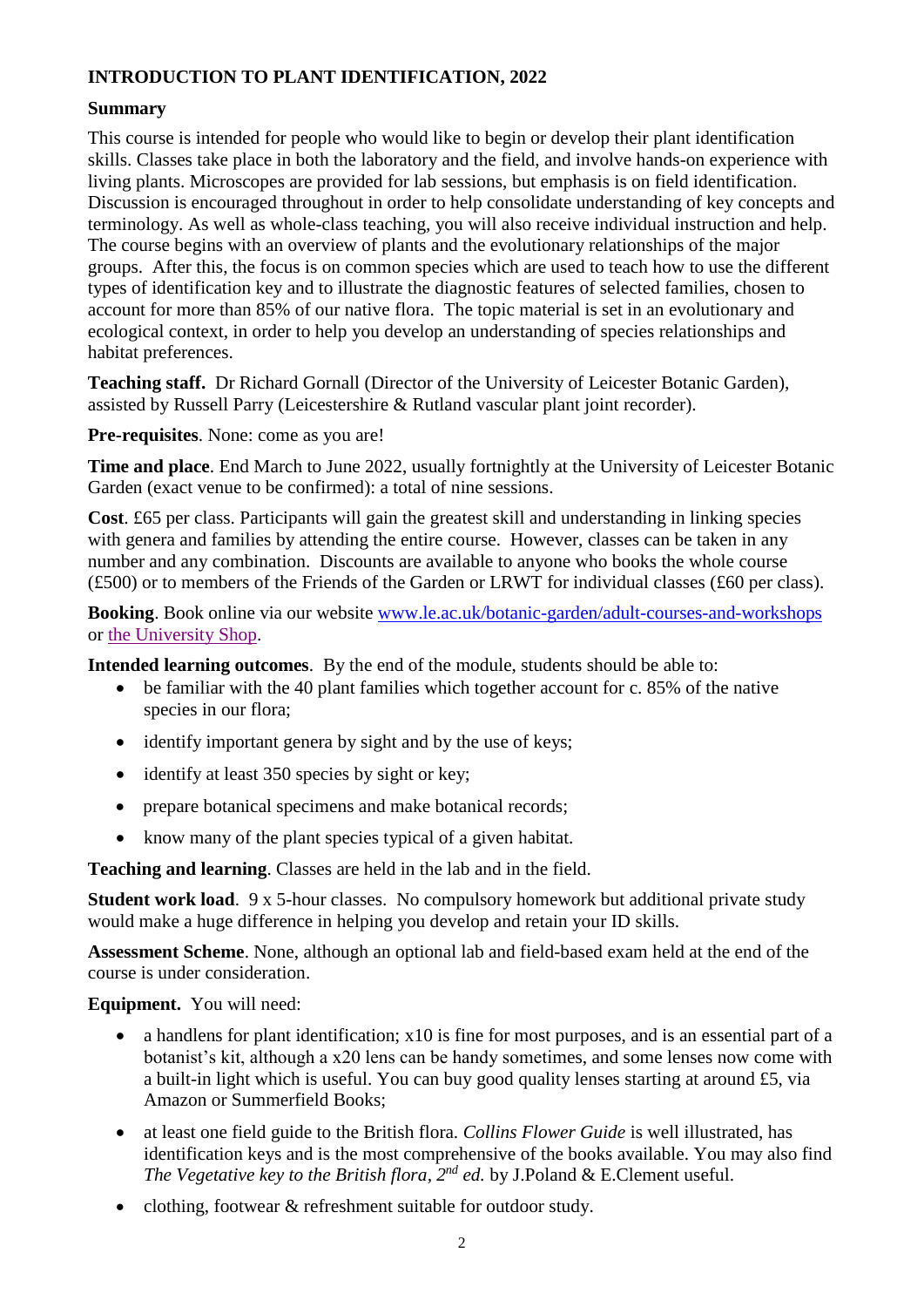#### **Reading list**

- Beentje, H.J. 2010**.** *The Kew plant glossary: an illustrated dictionary of plant identification terms***.** RBG, Kew. [Does what it says in the title.]
- Poland, J. & Clement, E.J. 2020. *The vegetative key to the British and Irish flora*, 2<sup>nd</sup> ed. [A brilliant book] for when you don't have flowering material; excellent keys but very few illustrations and related species not necessarily next to each other.]
- Streeter, D. et al. 2016. *Collins wild flower guide*, 2nd ed. Collins. [Without most of the errors that were in some keys in the first ed. Has the great advantage of being a near-comprehensive guide to the native vascular plants of the British Isles: only the apomictic microspecies are omitted.]

#### *Other titles that may be of interest*

- Atherton, I.D.M., Bosanquet, S.D.S. & Lawley, M. 2010. *Mosses and Liverworts of Britain and Ireland: A Field Guide*. British Bryological Society.
- Harrap, S. 2013. *Harrap's wild flowers*. A & C Black Publishers. [Some good photos and maps but not comprehensive.]
- Mabberley, D.J. 2008. *Mabberley's plant-book: a portable dictionary of plants, their classifications, and uses*, 3rd ed. Cambridge Univ. Press. ISBN 9780521820714. [A catalogue of the world's plants at the genus level, arranged alphabetically; contains useful information on uses as well as short descriptions and comments.]
- Rose, F. & O'Reilly, C. 2006. *The wild flower key - how to identify wild plants, trees and shrubs in Britain and Ireland* (Paperback). Revised ed. Frederick Warne. [Omits ferns, conifers, grasses, sedges and rushes, for which you need a separate guide: see below.]
- Rose, F. 1989. *Colour identification guide to the grasses, sedges, rushes and ferns of the British Isles and northwestern Europe*. Viking.

www.bsbi.org.uk -- the website of the Botanical Society of Britain & Ireland.

| <b>CLASS</b>   | <b>DATE</b>        | 10--12: AM                           | $1 - 4$ : PM                         |
|----------------|--------------------|--------------------------------------|--------------------------------------|
| 1              | Tues, 22 Mar 2022  | Introduction: overview of plant      | <b>Identification keys</b>           |
|                |                    | families                             |                                      |
| $\mathcal{L}$  | Thurs, 31 Mar 2022 | lab                                  | lab                                  |
| 3              | Thurs, 7 Apr 2022  | lab                                  | excursion: Burbage Woods             |
|                |                    |                                      | (woodland flora)                     |
| 4              | Thurs, 28 Apr 2022 | excursion: Croft Hill & Pasture (one | excursion: Croft Hill & Pasture (one |
|                |                    | of the most diverse sites in Leics.) | of the most diverse sites in Leics.) |
| 5              | Thurs, 5 May 2022  | excursion: Merry's Meadow            | excursion: Cribb's Meadow            |
|                |                    | (calcareous grassland)               | (calcareous grassland)               |
| 6              | Thurs, 19 May 2022 | lab                                  | excursion: t.b.a.                    |
| $\overline{7}$ | Thurs, 2 Jun 2022  | lab                                  | excursion: Claybrooke Marsh          |
|                |                    |                                      | (ruderal flora)                      |
| 8              | Thurs, 16 Jun 2022 | excursion: Sutton Park (acid         | excursion: Sutton Park (acid         |
|                |                    | grassland)                           | grassland)                           |
| 9              | Thurs, 30 Jun 2022 | excursion: Aylestone water           | excursion: Aylestone water           |
|                |                    | meadows (aquatics & more!)           | meadows (aquatics & more!)           |

# **Timetable\***

\* All sessions are on Thursdays, except the first, which is on a Tuesday. All lab classes are at the University of Leicester Botanic Garden, in Beaumont House.

### **Contact staff:**

Richard Gornall: rjg@leicester.ac.uk